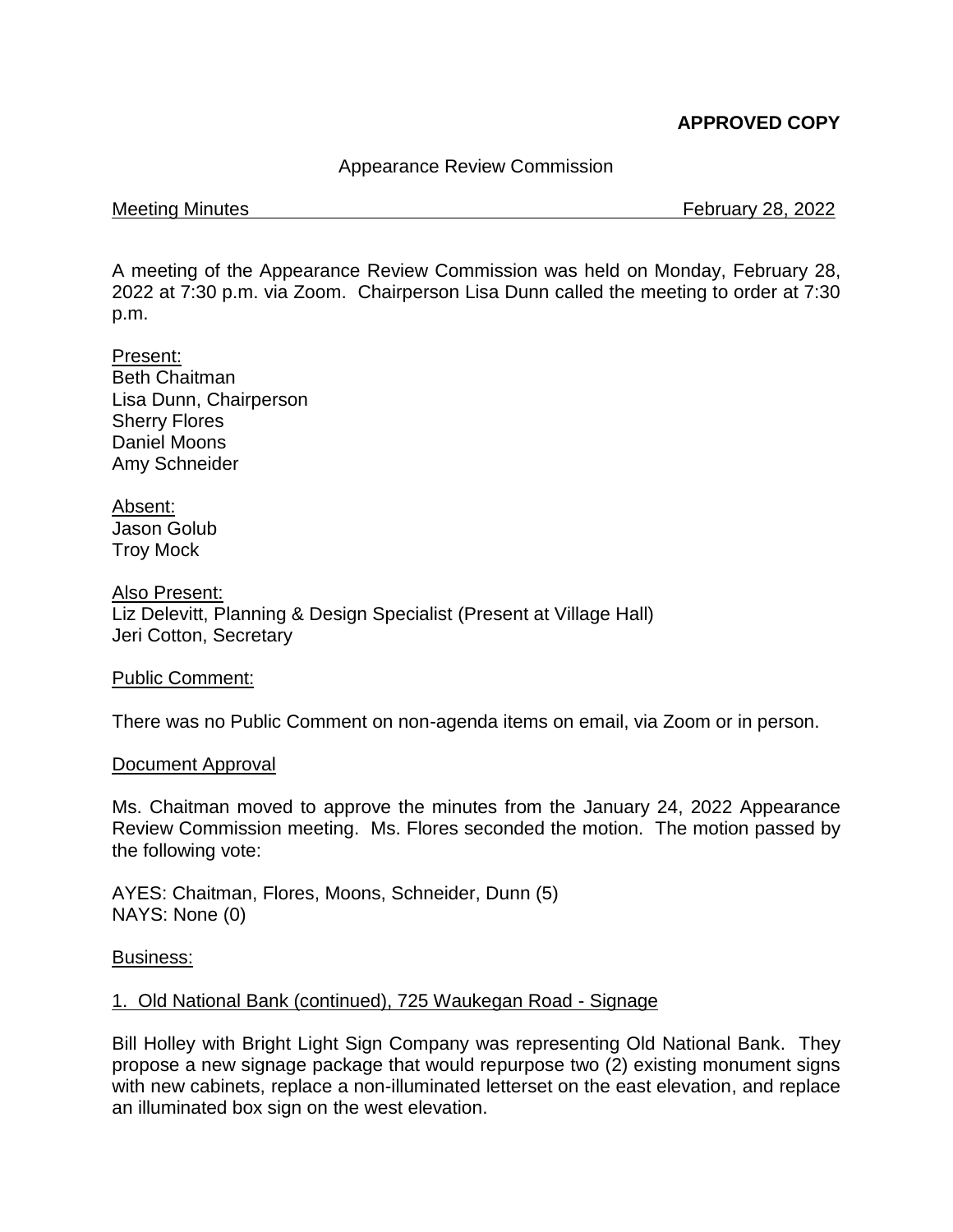The structure inside the two (2) monument signs would remain as is with new cabinets added to each side of the double-faced signs. The proposed signs are painted silver to match the existing aluminum bases. They have small blue and yellow logos with blue lettering reading "Old National Bank". The proposed signs are 4' wide x 6' tall x 231/2" deep. Ch. Dunn noted the depth is greater than the 12 inches restricted by the Zoning Ordinance. Mr. Holley explained they need the additional depth, because they are leaving the existing structures and adding Lexan faces to each side. The current signs have depths of 20", which are greater than permitted. Mr. Holley explained they are trying to repurpose the signs by using the original structure. Ch. Dunn noted the existing signs were installed without Board approval. Ms. Delevitt confirmed that First National Bank installed the existing signs illegally. Ch. Dunn questioned why the proposed signs do not comply with the Zoning Ordinance requirements. Mr. Holley explained they would have to replace the entire sign structure including the footings. The bank would prefer to repurpose the existing signs. Ms. Delevitt noted the Commission will discuss a possible text amendment regarding sign depths later on the agenda. Mr. Moons and Ms. Schneider are okay with the sign depths as they are recycling the signs.

Ms. Flores prefers this sign package to the previous sign package. Ms. Chaitman questioned the readability of the signs. Ms. Delevitt suggested stacking the words on three (3) lines and making the letters larger. Mr. Holley explained the bank's brand guidelines only allow the stacked copy inside the larger version of the logo. He noted only the letters and logo will illuminate. Ms. Flores does not mind the smaller copy.

Mr. Holley discussed the non-illuminated sign on the east elevation. The blue aluminum letters will be 8" high x  $\frac{1}{4}$ " deep. The logo is 16" high x  $\frac{1}{4}$ " deep. The proposed sign is in the same location as the existing sign and would be pin-mounted to the masonry wall. Ch. Dunn ensured the wall would be cleaned before the new letters are installed. Mr. Holley explained the holes would be caulked in a similar color to the brick before the new letters are installed. Ms. Delevitt noted the wall is currently full of holes from previous signage. Mr. Holley indicated it is their standard procedure to clean the brick and caulk the holes to make the old sign disappear. The Commissioners were okay with this sign.

Mr. Holley discussed the proposed box sign replacement on the west elevation. The proposed sign is a 2' x 26' aluminum sign, which is the same as the existing sign. The only difference is the new logo and bank name. The sign will be installed in the same location. Ch. Dunn inquired as to why this sign is different than the east elevation. Mr. Holley believes the signs were created differently because one was illuminated and the other was not. The Commissioners were okay with this sign.

Ms. Schneider moved to approve the Old National Bank signage as presented, pending Board approval for the zoning exception for the monument sign depths greater than 12 inches. Ms. Chaitman seconded the motion. The motion passed by the following vote:

AYES: Chaitman, Flores, Moons, Schneider, Dunn (5)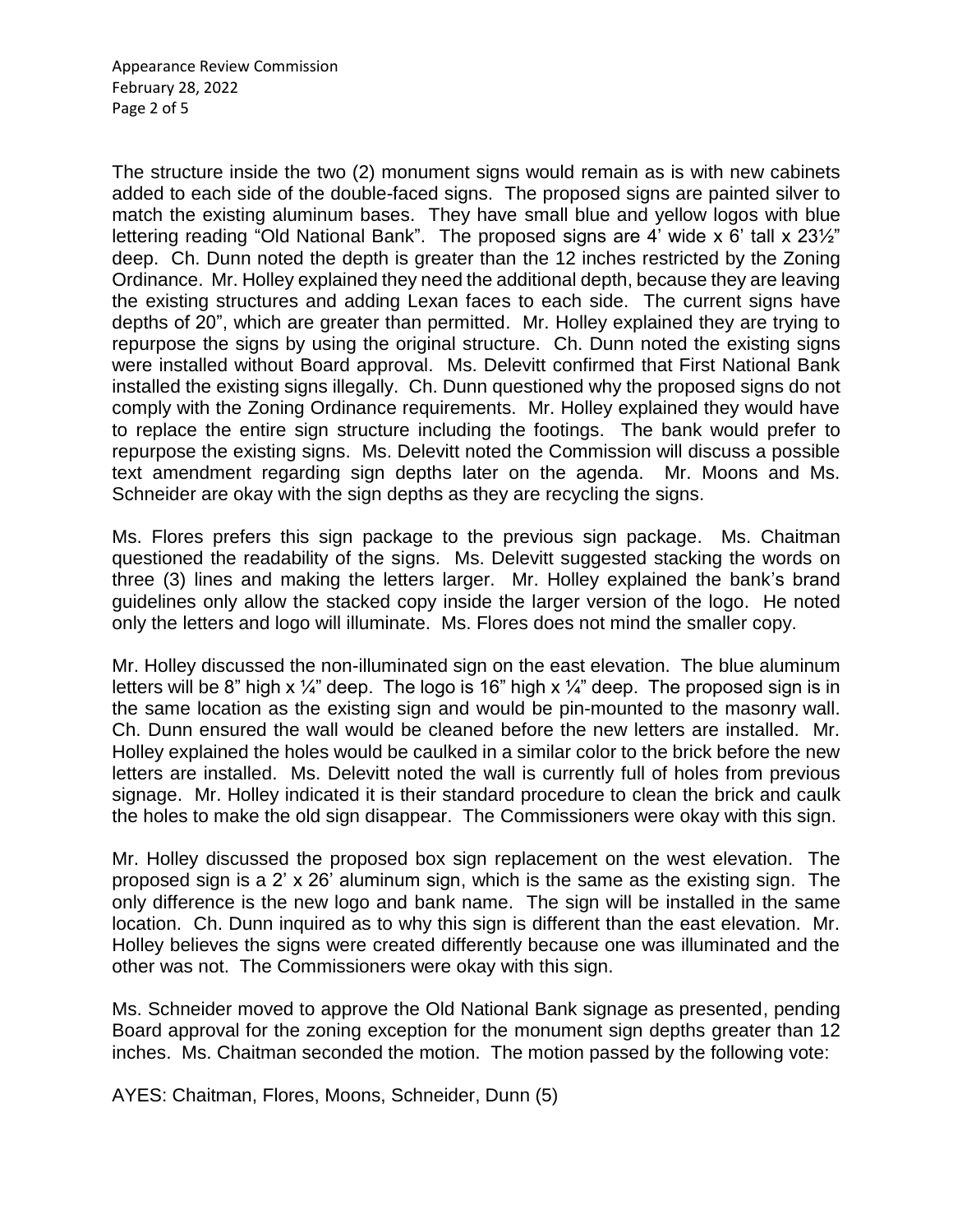Appearance Review Commission February 28, 2022 Page 3 of 5

#### NAYS: None (0)

#### 2. Starbucks, 675 Deerfield Road – Outdoor Patio

Keelan Collins, District Manager and Cloteal LaBroi, Senior Manager for Government Relations representing Starbucks were present. Ch. Dunn noted the changes have already been completed, without Village approval. Mr. Collins explained they enhanced the patio to provide a space that the customers have been requesting. They removed the railing enclosure and added planter boxes. They replaced the outdoor furniture and umbrellas with new furniture to better serve the customers. Mr. Collins explained they propose adding string lights to provide soft illumination and to further define the space. The proposed lights will be attached to six (6) poles that are 10 feet high and grounded with concrete blocks. Ms. Schneider asked if the concrete was patched or repaired when the railing was removed. Mr. Collins explained that was part of the scope of work. Ms. Schneider noted the concrete was not patched when the railings were first removed. Mr. Collins will check on the concrete patching. Ms. Delevitt noted the planters may have been moved to cover the holes. Ms. Flores asked if they want additional umbrellas for the summer. Mr. Collins explained the fourth umbrella is on back order. Ms. Delevitt noted the Fire Department and Code Enforcement Supervisor need to sign off on the accessibility of the patio. She believes it will be difficult to maintain the required 3 feet wide clearance with an additional umbrella. Ms. Flores suggested doing a canopy like they installed at Bobby's Deerfield. Ch. Dunn noted the current request is for three (3) umbrellas, so the petitioner would have to come back before adding any additional furniture. The petitioners were okay with the furniture in the proposal.

The Commissioners discussed the proposed string lights, with the exposed bulbs. Ch. Dunn questioned whether the exposed bulbs are desirable as they are outside of the Appearance Code. She asked about the hours of operation. Mr. Collins explained they are open until 8 pm. Ch. Dunn questioned the need for the lights if they close before dark during the outdoor dining season. Ms. Chaitman believes the lights look nice and define the space. Mr. Moons believes the lights provide a nice ambience. Ms. Flores expressed concern about the appearance of the poles. Ch. Dunn questioned how the petitioner would ensure the string lights do not sag too low. Mr. Collins explained they will work with facilities to ensure the lights are placed and maintained appropriately. Ms. Delevitt noted the proposed lighting will only go around the perimeter of the patio. Mr. Collins noted the bulbs give off a clear, warm light. Ch. Dunn suggested the lights be turned on 30 minutes before sundown and turned off at the close of business. She questioned the number of bulbs and the distance between bulbs. Ms. Delevitt noted there would be 24 bulbs per 48-inch string. The patio space is 36'-8" x 16'-1" and approximately 60 linear feet. The 10' tall poles will be placed on movable concrete bases with the lighting height of about 9 feet from the ground. Ms. Delevitt questioned how the power source would work. Ch. Dunn noted the first pole is 5' from the building (outlet). Ms. Schneider believes there will be a wire. She questioned whether the electrical box would be visible as the awning is lower than the panel and believes the electrical box needs to be concealed.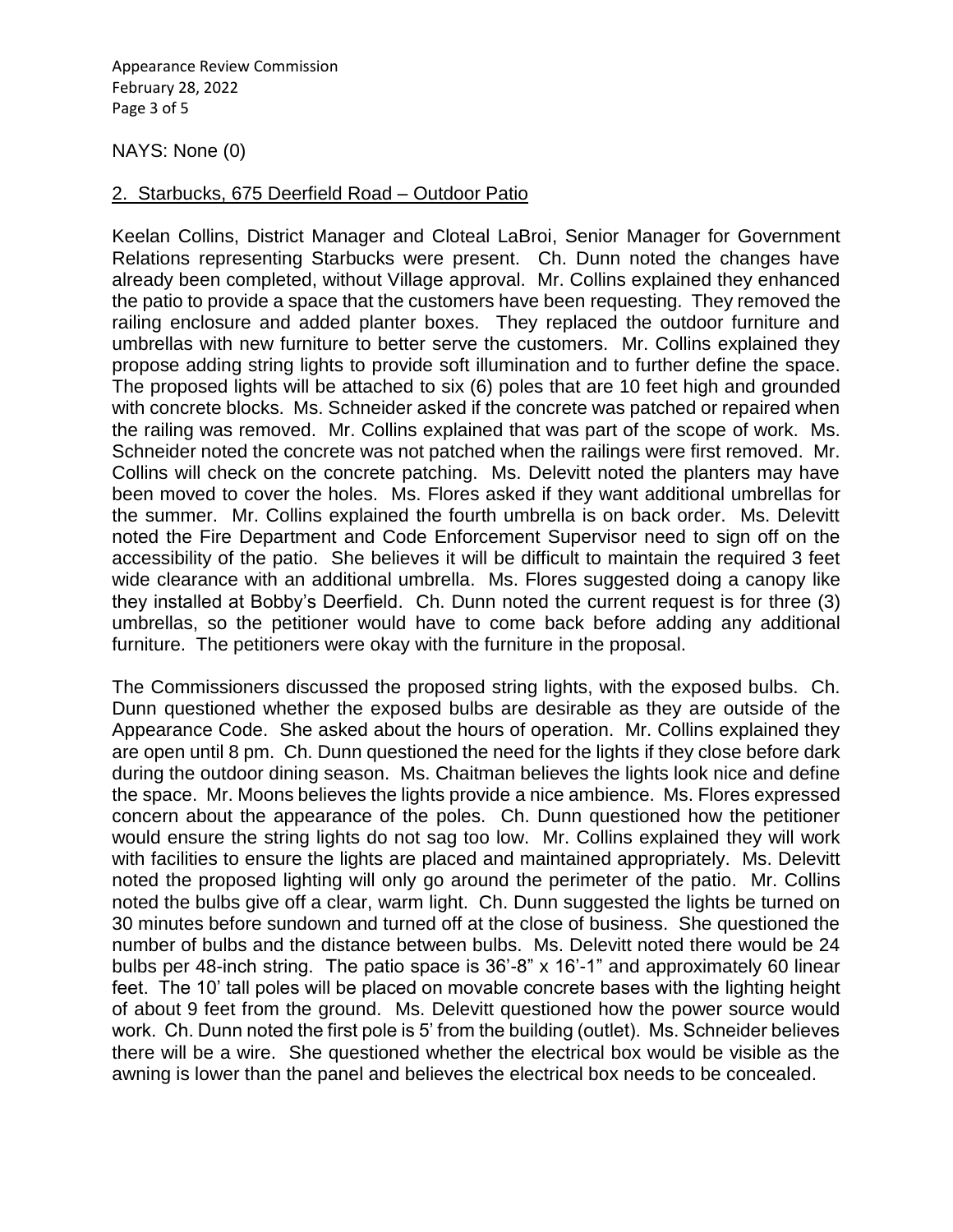Appearance Review Commission February 28, 2022 Page 4 of 5

Ms. Schneider asked about the storage boxes inside the building that are visible through the windows. Mr. Collins explained they have addressed this issue at the store level.

Mr. Moons moved to approve the Starbucks outdoor patio furniture and lighting as presented with the electrical box concealed. Ms. Flores seconded the motion. The motion passed by the following vote:

AYES: Chaitman, Flores, Moons, Schneider, Dunn (5) NAYS: None (0)

**Items from Staff** 

#### Ground Sign Depth – preliminary discussion

Ms. Delevitt explained the existing Deerfield Zoning Ordinance restricts the sign depth for ground and monument signs to 12 inches. In 2018, the ARC had discussed increasing the sign depth maximum to 20 inches to accommodate the sign's structural elements and space out the LED fixtures to avoid hotspots. Several petitioners have come through requesting deeper signs. Changing the Code would require a text amendment to the Deerfield Zoning Ordinance. The ARC would come up with parameters and Ms. Delevitt would write a report for the Plan Commission to make a recommendation to the Village Board for approval. Mr. Moons noted sign companies have mentioned it is both a structural and hotspot issue. Ms. Delevitt explained many other municipalities do not limit sign depths. They only limit the number of signs and the size of the faces. Ms. Delevitt noted that the current Code has a condition that when a variation is approved to permit a greater sign depth, the area of the two (2) sides are also included in the gross surface area of the sign. This helps prevent the signs from getting too wide. Ms. Schneider asked if there have been specific requirements given by sign manufacturers for LED lights. Mr. Moons believes there should be a depth limit but wants to allow modern technology to dictate the maximum. Ms. Flores suggested allowing a maximum range that would not exceed 20 inches. Ch. Dunn noted Portillo's and Northwestern Medicine signs both have an 18-inch depth. Mr. Moons would like to change the depth to what the professionals state is the minimum necessary for ground signs. Ms. Schneider wants to ensure the sign does not inhibit visibility. Ms. Delevitt explained the Village has to maintain the clear sight triangle for safety reasons. Ch. Dunn would like additional information from lighting professionals. Ms. Delevitt will survey sign companies for guidance before continuing the discussion on ground sign depths.

Ms. Delevitt reported the animal hospital has removed their holiday lights. Sweetgreen installed their last window vinyl. She noted the rooftop screening is still in process. Dollar Tree will remove the excess paper on their windows. City Barbeque's trash doors are broken and she will address that with the Deerbrook Mall property manager. McDonald's and Portillo's had banners. Ms. Delevitt reached out to both businesses.